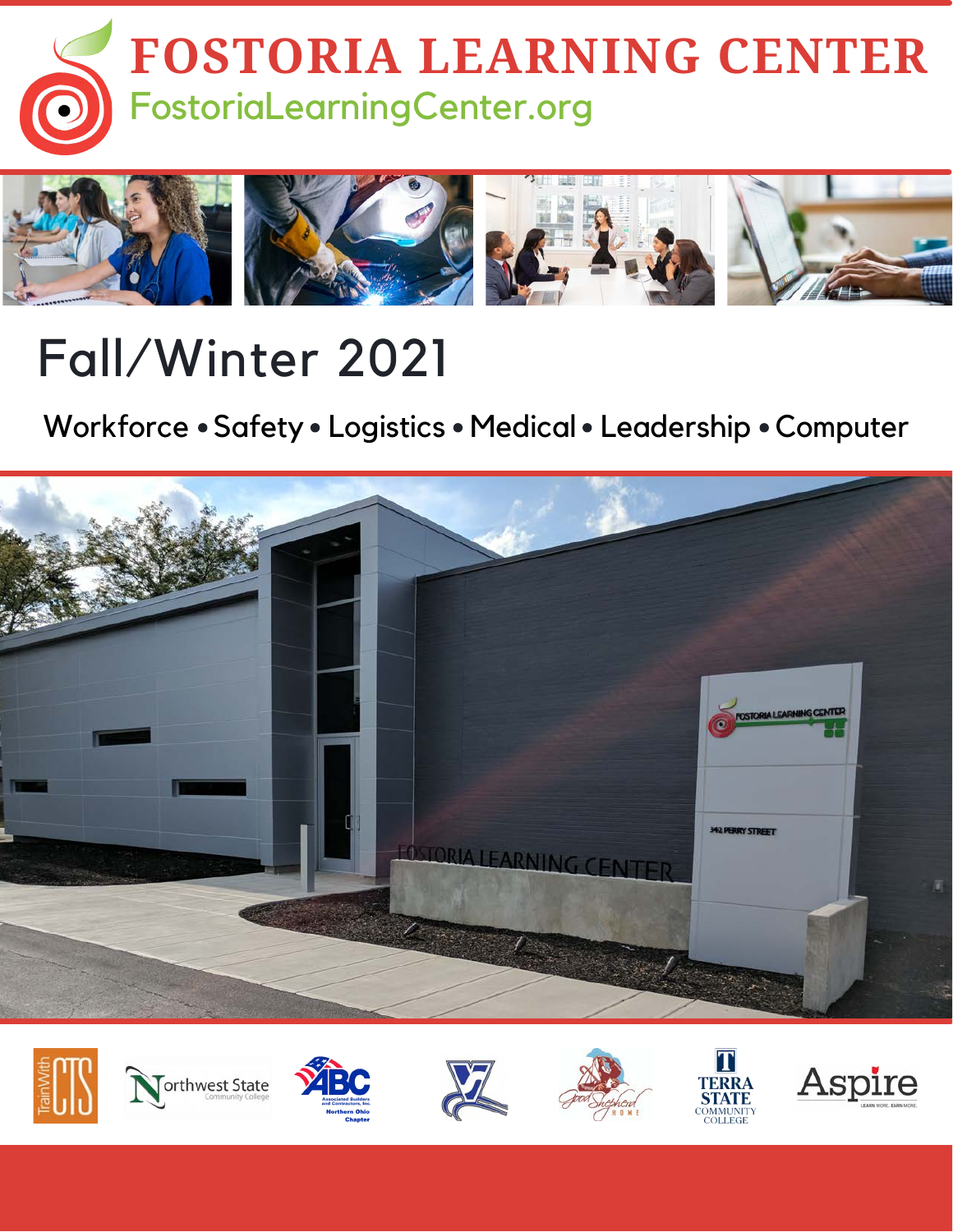



## WORKFORCE TRAINING PROGRAMS

#### **Autonomous Maintenance Training 24 hour Operator Awareness**

Series of Six Sessions September 7-23, 8 a.m. to 11:30 a.m. \$99 per session, \$525 all six sessions Member Discount: \$475 all sessions *The emphasis of this course is to give the participant the knowledge to understand lubrication, drives, gears, electrical controls, electrical panels for equipment, hydraulic & pneumatic systems, piping systems, and the basic integration of their components. Participants should be able to understand types of maintenance required to keep equipment running correctly. This course will cover the identification of these systems, and how they function.*

#### **Intro to Variable Frequency Drives Allen Bradley PowerFlex 525** 2 Day (16 hours)

December 2-3, 8 a.m. to 4 p.m. \$760 per student; Member Discount: \$695 *An overview of operation, setup and troubleshooting of a Variable Frequency Drive (VFD) using the Allen Bradley PowerFlex 525. This 16 hour course is designed to train personnel responsible for the operation and basic troubleshooting of Variable Frequency Drive systems, in order to become more effective troubleshooters on production equipment. The trainees will learn how to wire, program and troubleshoot the Allen Bradley PowerFlex 525 Variable Frequency Drive hardware.*

#### **Industrial Electricity Basics I**

3 Day (24 hours) October 4-6, 8 a.m. to 4 p.m. \$650 per student

*Industrial Electricity I is an introductory electricity course for skilled trade's personnel. The course is a study of DC and AC electricity principles, with a practical approach to applications in an industrial environment. The learner will obtain a knowledgeable understanding of the key symbols and abbreviations associated with the electrical trade, acquire a comprehensive understanding of basic electrical terminology, apply Ohm's Law to a number of relevant electrical applications, and synthesize a number of components into a working system involving series, parallel, and series parallel circuits.*

### **Industrial Electricity Basics II**

3 Day (24 hours) October 18-20, 8 a.m. to 4 p.m. \$650 per student

*Industrial Electricity II is an advanced study of industrial electricity providing comprehensive coverage of the control devices used in contemporary industrial electrical systems. The focus of this course is to provide the architecture for acquiring the knowledge and skills required in an advanced manufacturing environment. The course builds on electrical concepts from Industrial Electricity I and adds motor theory, building on circuit fundamentals and reinforcing these with practical hands on labs designed to reinforce the concepts and provide control systems design experience. These topics will be delivered through text, presentations and various exercises, and hands-on labs.*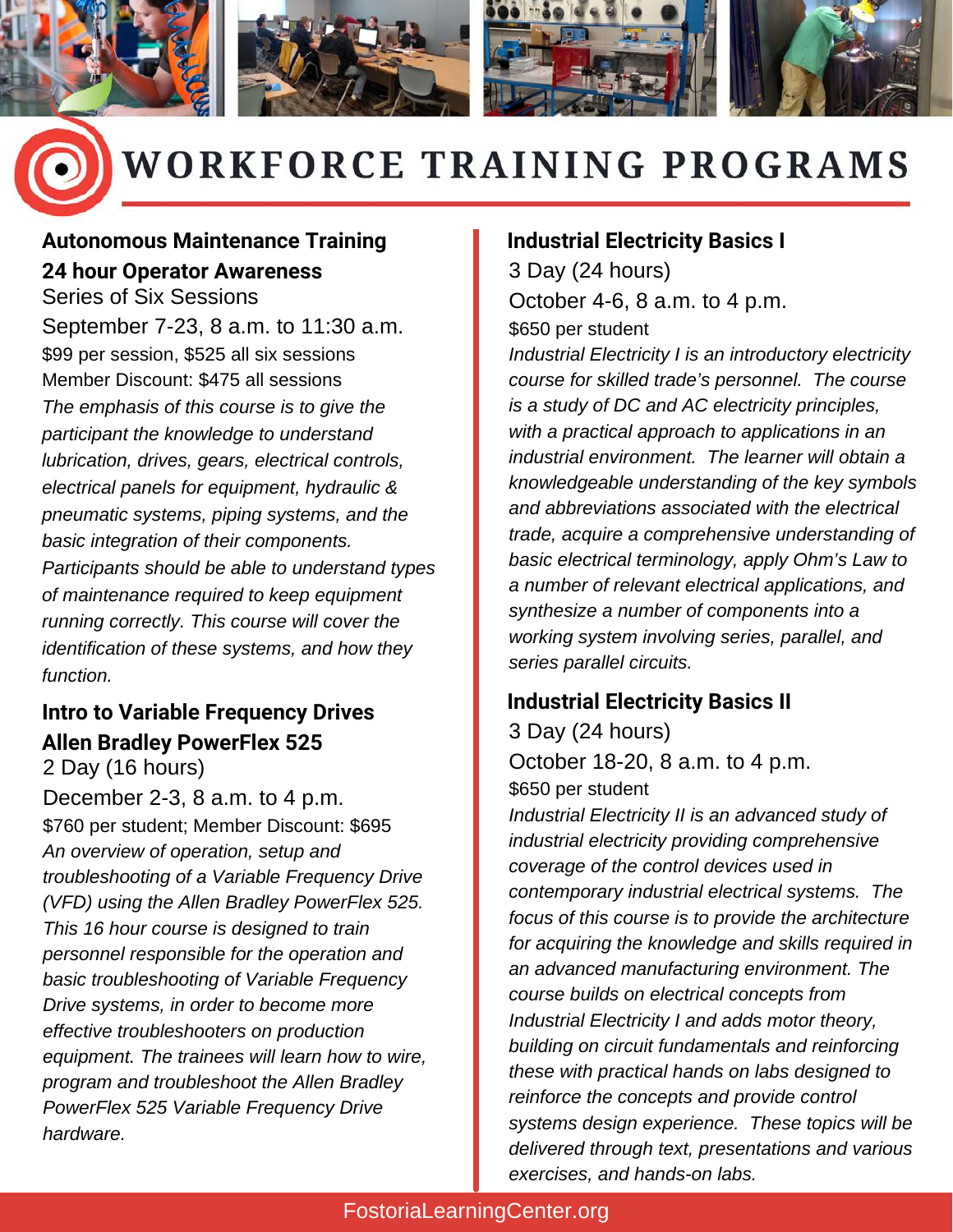



## **WORKFORCE TRAINING PROGRAMS**

### **Motors & Motor Controls/ Automation & Control Basics**

2 Day (16 hours) November 18-19, 8 a.m. to 4 p.m. \$395 per student

*This course is an advanced study and laboratory for learners who have an understanding of electrical circuits, controls and desire practical hands on experience of various motor and control devices. Coursework involves hands on laboratory experience utilizing 120vac, 208/240vac, wiring demonstrations, and testing. Practical application of principles learned will be emphasized. Special topics in electricity will be introduced to the learners according to class interests. Topics will include ladder diagrams and their control of alternating and direct current motors. Motor starting sizing, circuit/overload protection, electrical motor branch wiring will also be introduced. The variable frequency drive (VFD) as a motor controller will be introduced as well as an introduction into the application of programmable logic controller (PLC) in motor control circuits. These topics will be learned through text, presentations, exercises and hands on labs.*

#### **Siemens S7 PLC Level I**

3 Day (24 hours) Nov. 29-30, Dec. 1, 8 a.m. to 4 p.m. \$1,100

*This Siemens S7 1200 basic course will utilize industrial trainers and the TIA Portal Software providing hands on exercises and learning experiences.*

#### **Siemens S7 PLC Level II**

3 Day (24 hours) December 14-16, 8 a.m. to 4 p.m. \$1,100

*This Siemens S7 1200 intermediate course will utilize industrial trainers and the TIA Portal Software providing hands on exercises and learning experiences.*

#### **ControLogix Level I**

3 Day (24 hours) September 20-22, 8 a.m. to 4 p.m. \$1,100

*This Rockwell Automation ControLogix Programmable Logic Controller (PLC) training class utilizes industrial trainers featuring the Logix processor, Ethernet cards, discrete I/O and analog I/O in a 10 slot chassis. The class will use the Logix 5000 software for hands on troubleshooting exercises.*

#### **ControLogix Level II**

3 Day (24 hours) October 11-13, 8 a.m. to 4 p.m. \$1,100 This Rockwell Automation ControLogix Programmable Logic Controller (PLC) intermediate training class will build on Level 1 utilizing industrial trainers as well as the Logix 5000 software.

#### **Customized Training**

*Need specific training? We can create customized trainings with our partners to meet your upskilling needs. Call us at 419-408-5540.*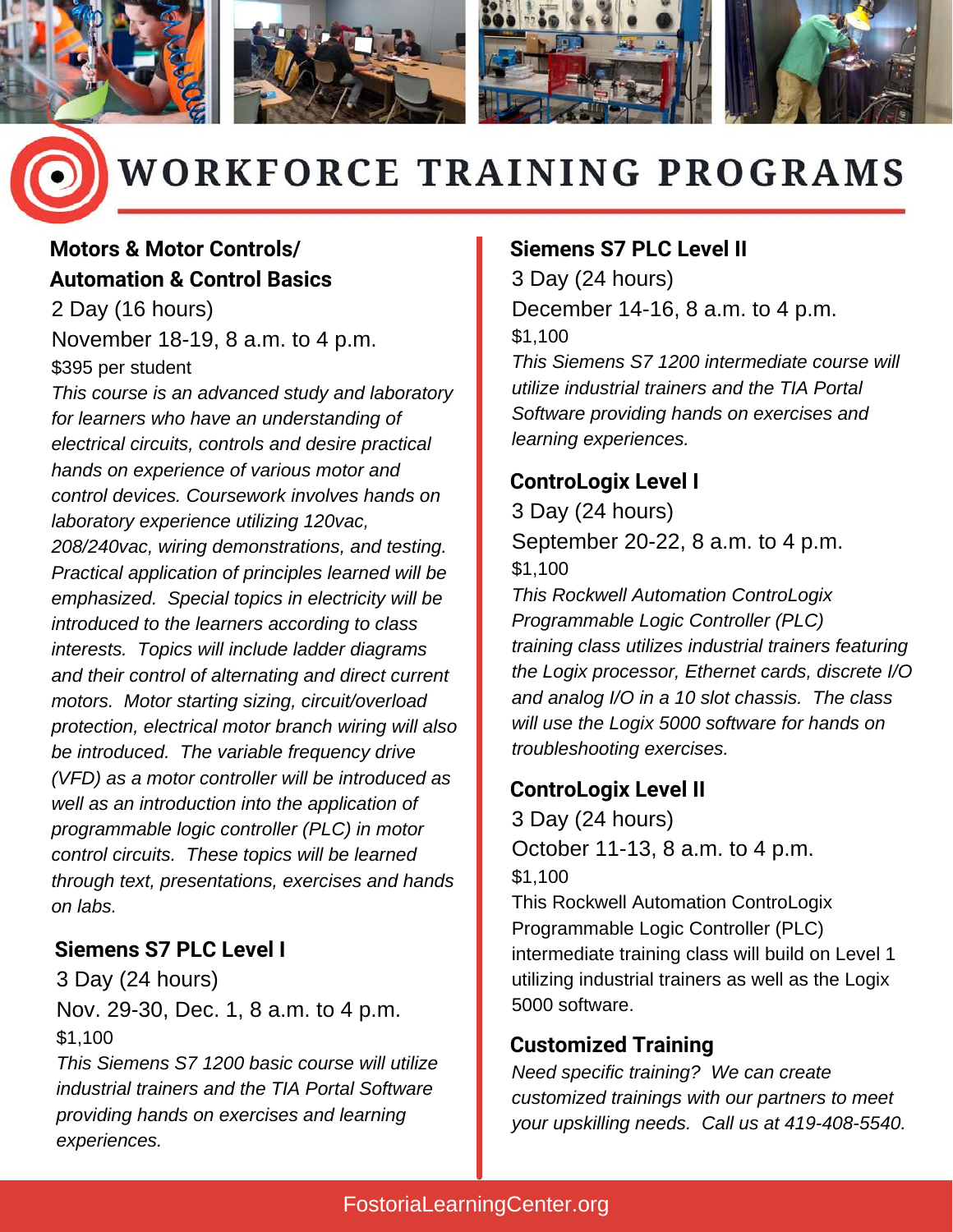

### SUPERVISORY TRAINING

#### **Franklin Covey**

TBD, 8:30 a.m. to 4:00 p.m. \$199

*This one day course will utilize the world renowned Franklin Covey habits to help attendees develop a leader's mindset, teach how to development of an effective team, create a culture of feedback, lead through change and how to manage time and energy.*

#### **Supervisor Training Series:**

\$129 per person, individual course Member Discount: \$100 per course \$599 Full Series; Member Discount: \$499

#### **Teamwork & Team Building**

TBD, 8:30 a.m. to Noon

*The Teamwork and Team Building workshop will encourage participants to explore the different aspects of a team, as well as ways that they can become a top-notch team performer. Your participants will be given the details and concepts of what makes up a team, and what factors into being a successful team and team member.*

#### **Leadership & Influence**

TBD, 8:30 a.m. to Noon

*Once you learn the techniques of true Leadership and Influence, you will be able to build the confidence it takes to take the lead. The more experience you have acting as a genuine leader, the easier it will be for you. It is never easy to take the lead, as you will need to make decisions and face challenges, but it can become natural and rewarding.*

#### **Communication Strategies**

TBD, 8:30 a.m. to Noon *The Communication Strategies workshop will help participants understand the different methods of communication and how to make the most of each of them. These strategies will provide a great benefit for any organization and its employees. They will trickle down throughout the organization and positively impact everyone involved.*

#### **Supervising Others**

October 28, 8:30 a.m. to Noon *The Supervising Others workshop will help supervisors become more efficient and proficient, with information on delegating, managing time, setting goals and expectations (for themselves and others), providing feedback, resolving conflict, and administering discipline.*

#### **Creative Problem Solving**

November 4, 8:30 a.m. to Noon *The Creative Problem Solving workshop will give participants an overview of the entire creative problem solving process, as well as key problem solving tools that they can use every day. Skills such as brainstorming, information gathering, analyzing data, and identifying resources will be covered throughout the workshop.*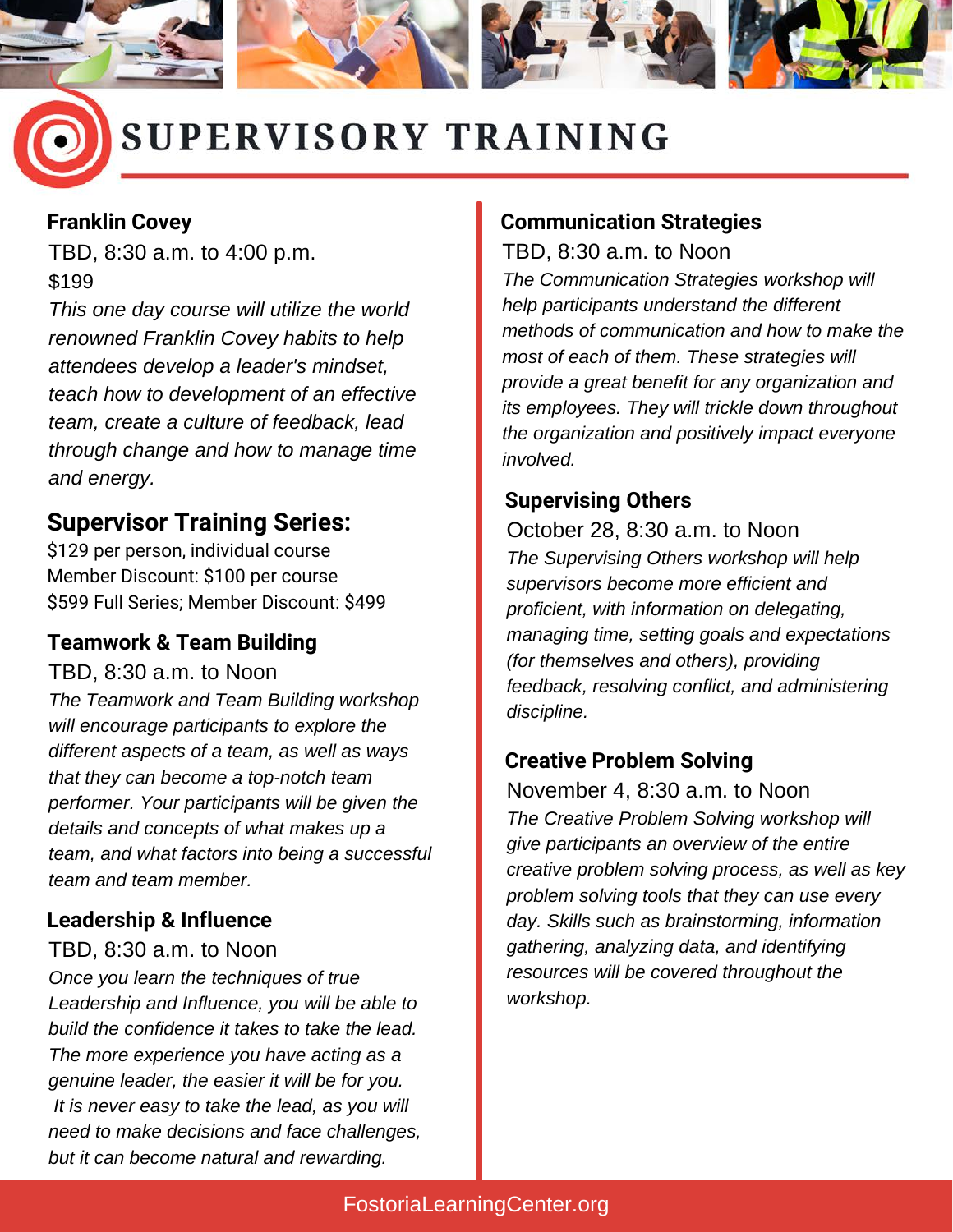

### **TRANSPORTATION & SAFETY**

#### **Basic Compliance Workshop**

October 15, 8:30 a.m. to 4 p.m. \$15 per student *Everyone fears the Department of Transportation! This program will give you the tools, prepare you to better understand the regulations, and help you to be more comfortable with compliance. You will learn an overview of trucking safety fundamentals.*

#### **Driver Qualification Files**

October 22, 8:30 a.m. to Noon \$75 per student

*CFR 49 Part 391.51 lists Driver Qualification File contents. Are your DQ files properly maintained to a level that will pass scrutiny? What should and should not be in a DQ file? This program will drill down into the DQ file including line by line on the driver application for employment. Upon completing this workshop, you will have a full understanding of this regulation and be able to formulate a plan to keep your DQ files compliant.*

#### **Controlled Substance/Alcohol**

October 29, 12:30 p.m. to 4 p.m. \$75 per student

*Avoid costly fines. An Ohio carrier was recently fined more than \$27,000 for drug and alcohol violations. CFR Part 382 states that you must have a Designated Employee Representative (DER) including their duties and responsibilities. Do you have or need an Employee Assistance Program (EAP)? Is your drug and alcohol program / policy up to date? This workshop is presented in an easy to understand format allowing you to stay in compliance with these regulations.*

#### **Compliance Safety Accountability (CSA) Roadside Inspection**

November 5, 8:30 a.m. to Noon \$75 per student *High CSA scores can lead to increased enforcement, increased insurance premiums, loss of freight and driver turnover. Learn what enforcement officers are looking for, how to train your drivers for the most successful outcome and how this affects your CSA score and what you can do about it. The majority of your safety information is publicly available, separate fact from fiction regarding CSA. You will be confident in Roadside Inspections, what officers look for, what are the most common violations and how to avoid them. Understand Data Q's in the event you wish to challenge the data.*

#### **New Entrant Audit**

November 12, 12:30 p.m. to 4 p.m. \$75 per student

*Federal Motor Carrier Safety Regulations Part 385 requires that the DOT place carriers that have recently applied for a USDOT identification number into the New Entrant Safety Assurance Program and monitor them accordingly. In addition, New Entrant carriers must complete an audit within the first 18 months of operation. You will leave this program confident that you can prepare safety policies and successfully complete your audit.*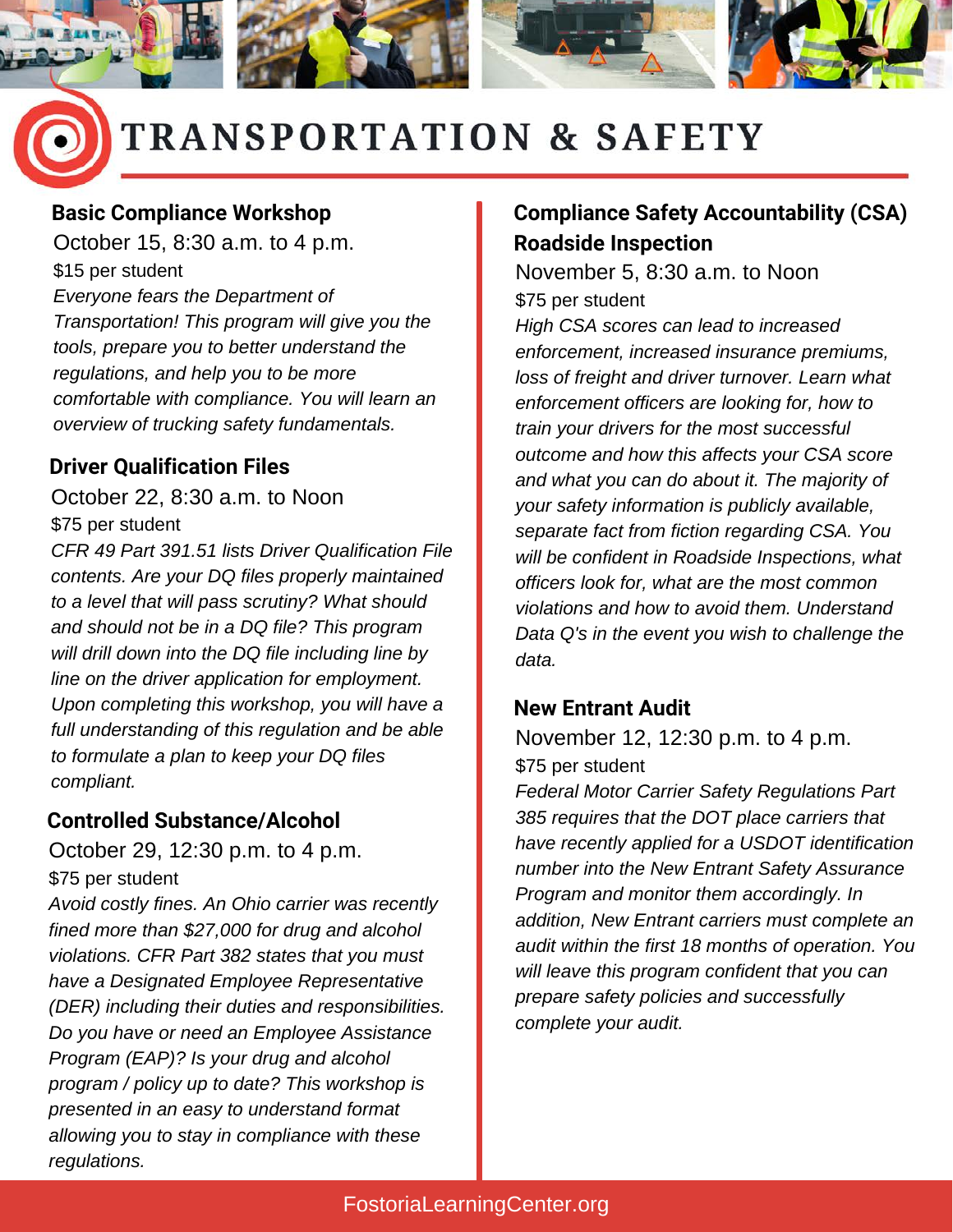

## **TRANSPORTATION & SAFETY**

#### **Hours of Service**

November 19, 8:30 a.m. to Noon \$75 per student

*Hours of Service is commonly misunderstood and the most cited violation during roadside inspections and Focused Investigations (audits) by State and Federal Law enforcement officials. Avoid costly fines when you learn how to manage a compliant hours of service program with an emphasis on auditing driver logs, an overview of hours of service regulations, and falsification violations. Topics Include: Supporting Documentation, False Logs Violation Letters Form and Manner, Records Retention and ELD exemptions. Whether you are a new enterprise, a job seeker, a newly promoted safety clerk, an owner operator, or if you just need a refresher, this workshop is for you.*

#### **OSHA 10: General Industry**

September 2, 8 a.m. to 4 p.m. September 3, 8 a.m. to Noon \$240; Member Discount: \$210 *This training program is intended to provide entry level general industry workers information about their rights, employer responsibilities, and how to file a complaint as well as how to identify, abate, avoid and prevent job related hazards on a job site. The training covers a variety of general industry safety and health hazards which a worker may encounter. All participants will receive a laminated completion card from OSHA.*

#### **OSHA 30: General Industry**

October 5-8, 8 a.m. to 5 p.m. \$695; Member Discount: \$645 *This OSHA 30-Hour General Industry course is designed to educate workers on workplace and jobsite safety. Specifically, those who successfully complete this specialized training should become familiar with recognizing, avoiding, preventing and stopping potential jobsite hazards. In an effort to maintain workplace safety and hazard recognition standards, OSHA recommends regular workplace safety training. This course can benefit workers in the following fields: factory operations, manufacturing, storage, warehousing, healthcare and more.*

#### **Customized Transportation & Safety Trainings**

*Need specific training? We can create customized trainings with our partners to meet your upskilling needs. Call us at 419-408-5540.*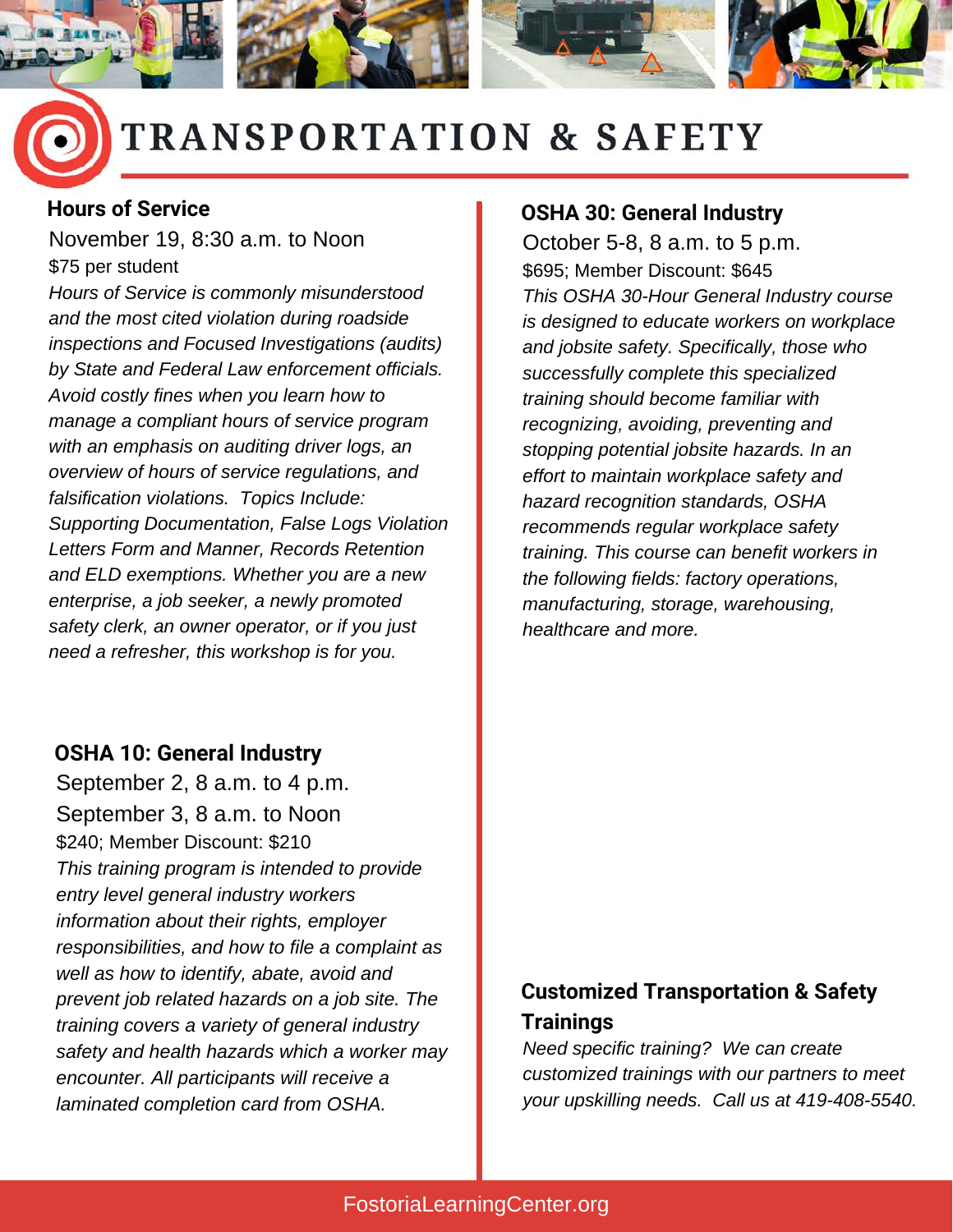

## **COMPUTER & SMALL BUSINESS**

#### **Excel Introduction Level 1**

October 21, 9 a.m. to 4:30 p.m. \$150 per person

*This course is intended to help all users get up to speed on the different features of Excel and to become familiar with its more advanced selection of features. We will cover how to create and use advanced formulas, analyze data, organize worksheet data with tables, visualize data with charts, insert graphics, and enhance workbooks.*

#### **Excel Intermediate Level 2**

November 11, 9 a.m. to 4:30 p.m. \$150 per person *This, the second level of the Excel training program, explores the advanced features in Excel 2016. Students will cover how to automate worksheet functionality, audit worksheets, analyze data, work with multiple workbooks, export Excel data and import/export XML data.*

October 28, 9 a.m. to 12:30 p.m. \$60 per person

New to pivot tables or want to get more out of them? This 4 hr course is designed to give you a solid understanding of pivot tables. Pivot tables are a powerful tool within Excel that can be used to analyze, sort, filter and present data in an understandable way.

#### **Website & Social Media Page Building**

January 12, 6-8:00 p.m. \$50 per person Learn how to build a basic business website and create social media pages.

#### **Business Accounting & Quickbooks**

Nov. 1,3,8,10, 6 to 8:30 p.m. \$200 person

*Business tax laws change every year and most taxpayers are not sure how these laws will affect them. This tax course explains the core issues and topics of Business taxes – income, standard deductions, exemptions, and credits as well as how to benefit from understanding the tax code.*

#### **ServSafe Food Handler Certification**

November 9,10,16,17, 5 to 9:00 p.m. \$200 includes book & exam *The ServeSafe® Food Handler Certificate verifies basic food safety knowledge and is for individuals in food handler employee-level positions. Upon successful completion of the ANSI ASTM 2659 accredited Food Handler course and 40-question exam, the employee will receive a Certificate of Achievement from the National Restaurant Association.* **Excel Pivot Tables**

#### **CO.STARTERS Core**

10 Weeks-TBA 6:00 to 9:00 p.m. \$225 per person

CO.STARTERS provides an action-driven, collaborative process with a small and supportive group. Over ten sessions, you'll identify your assumptions about why and how your businesses will work and then talk to customers in order to validate your ideas. You'll leave the program with a deeper understanding of how to create a sustainable business, articulate your model, and repeat the process with your next great idea.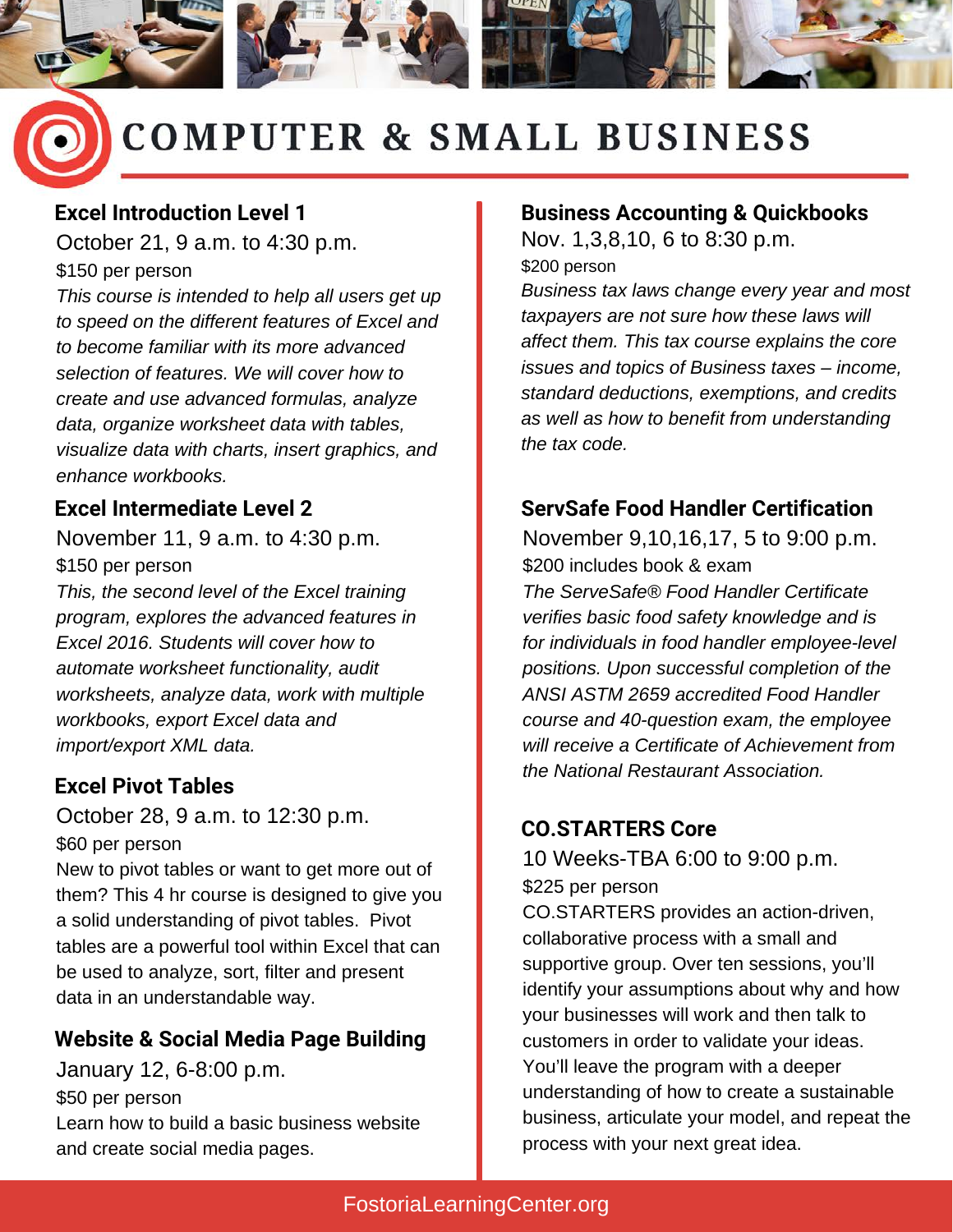

### **MEDICAL TRAININGS**

#### **State Tested Nursing Assistant (STNA)**

Classes run every other month starting in October. Class time 4-8:00 p.m. Mon-Fri Clinicals 7:00 a.m. to 3:30 p.m. Sat & Sun \$599 does not include testing fee. Scholarships available to eligible learners. *Nurse Aides provide a variety of care-related tasks such as dressing, feeding and observing patients. STNA's usually work in long-term care facilities, home health agencies, assisted living facilities and hospitals. After completing this course, students will be prepared to take the State written and competency exam. State exam fees are not included in the cost of this class. State exams are completed through D & S Diversified Technologies. Clinical locations will be announced in class. Before the first day of class, students must read and sign a code of conduct contract.*

#### **Phlebotomy Certificate Program**

Classes begin August 16 *This certificate program is for credit through Terra State Community College. The Phlebotomy Certificate prepares students to work as phlebotomists, highly-trained laboratory professionals whose primary responsibility is the collection of blood specimens through venipuncture and skin puncture techniques to be used for tests, transfusions, research, or blood donation. Phlebotomists are employed in a wide variety of settings, including hospital laboratories, clinicals, physician offices, private laboratories, blood collection centers, home health agencies, and home visits for insurance agencies.*

#### **American Heart Association: CPR & BLS Certification**

September 2, 9 a.m. -1:00 p.m. or November 4, Noon- 4 p.m. \$55

*This course is for healthcare professionals or anyone who needs to know how to perform CPR, as well as, other lifesaving skills, in a wide variety of in-hospital and out-of-hospital settings. In the classroom, students participate in simulated clinical scenarios and learning stations while working with an American Heart Association Basic Life Support (BLS) instructor to complete BLS skills practice and skills testing. Students also complete a written exam. An AHA BLS for Healthcare Providers Course Completion card is valid for two years.*

#### **American Heart Association: Heartsaver® First Aid**

September 2, 2-6:00 p.m. or October 7, 12 -4 p.m. or December 2, 2-6:00 p.m. \$55 per person

The Heartsaver® First Aid course trains participants in first aid basics for the most common first aid emergencies, including how to recognize them, how to call for help, and how to perform lifesaving skills. This class is for anyone with limited or no medical training who needs to know how to perform CPR and First Aid, as well as, other lifesaving skills to meet a job requirement.